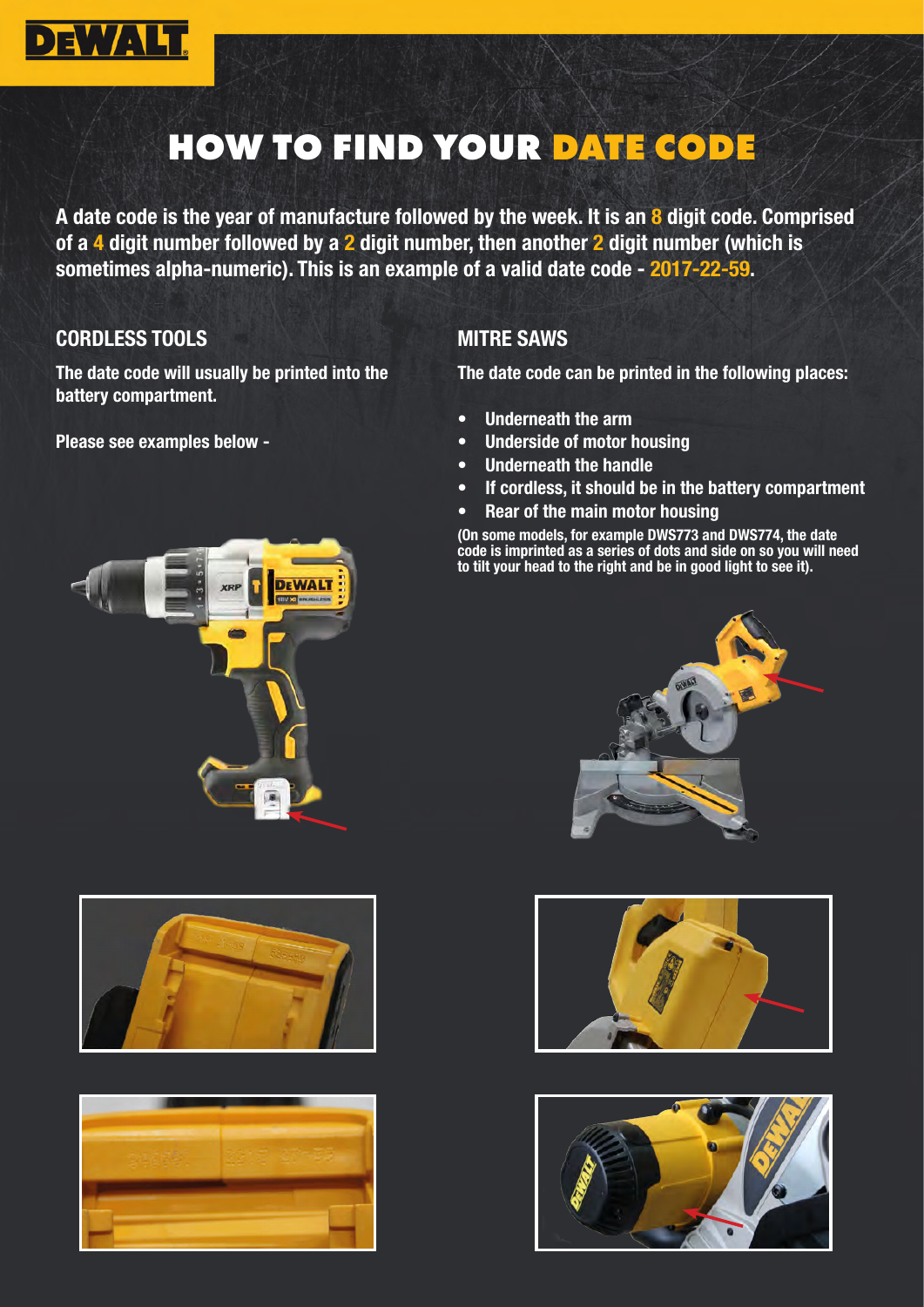

# CIRCULAR SAWS

The date code will usually be printed into the underside of the main body. You will need to drop the base in order to see the date code.

Please see example below -



# TABLE SAWS

The date code will usually be printed on the bottom of the rating plate sticker.

Please see example below -

## **SANDERS**

The date code will usually be printed on the side of the sander into the plastic housing.

Please see examples below -





# ROUTERS & PLANERS

The date code will usually be printed on the side of the sander into the plastic housing.

Please see examples below -